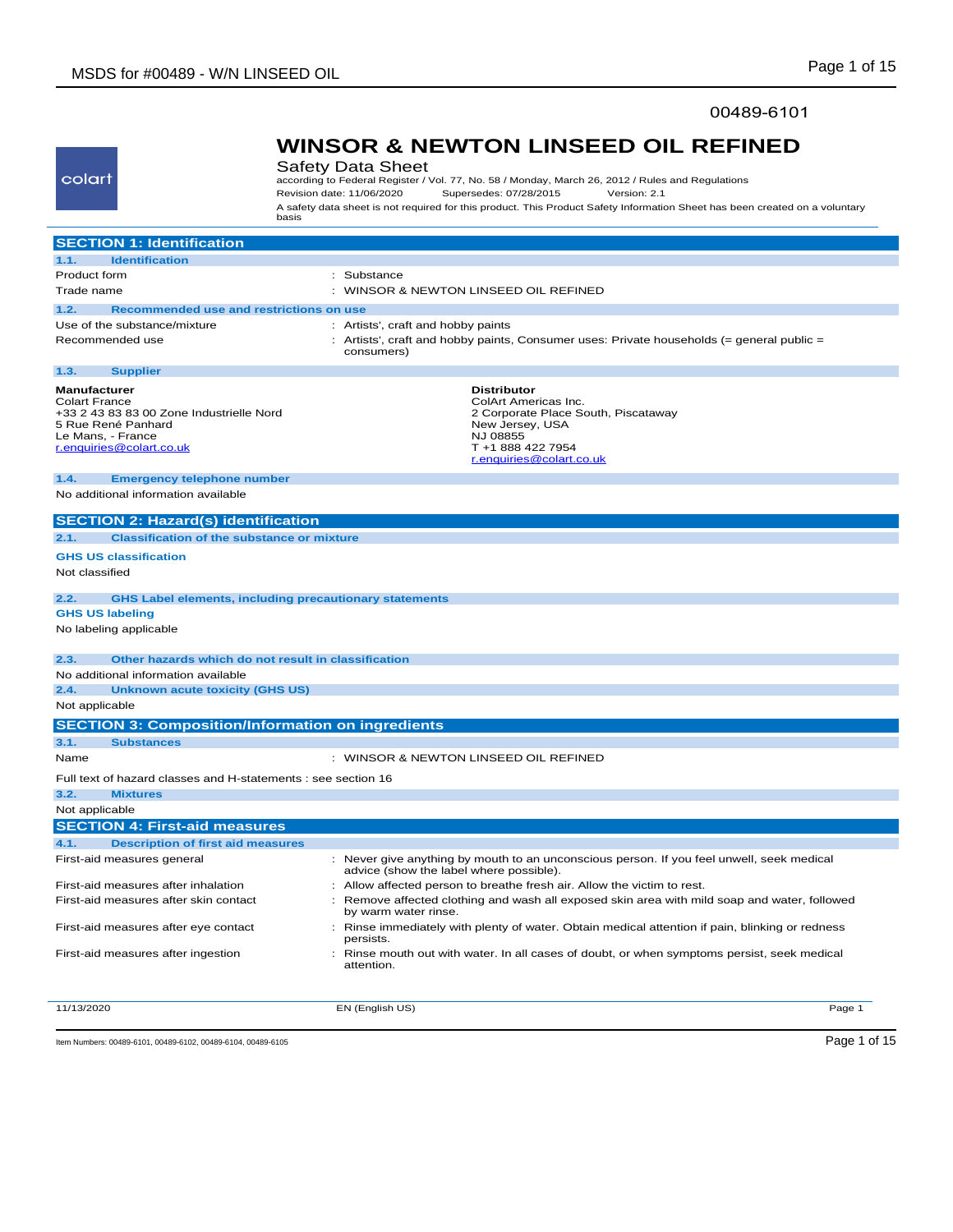Safety Data Sheet

according to Federal Register / Vol. 77, No. 58 / Monday, March 26, 2012 / Rules and Regulations

| 4.2.<br>Most important symptoms and effects (acute and delayed)                                   |                                                                                                                                                                      |
|---------------------------------------------------------------------------------------------------|----------------------------------------------------------------------------------------------------------------------------------------------------------------------|
| Potential Adverse human health effects and                                                        | : Based on available data, the classification criteria are not met.                                                                                                  |
| symptoms<br>Symptoms/effects                                                                      | : Not expected to present a significant hazard under anticipated conditions of normal use.                                                                           |
|                                                                                                   |                                                                                                                                                                      |
| 4.3.<br>Immediate medical attention and special treatment, if necessary<br>Treat symptomatically. |                                                                                                                                                                      |
|                                                                                                   |                                                                                                                                                                      |
| <b>SECTION 5: Fire-fighting measures</b>                                                          |                                                                                                                                                                      |
| 5.1.<br>Suitable (and unsuitable) extinguishing media                                             |                                                                                                                                                                      |
| Suitable extinguishing media                                                                      | : Foam. Dry powder. Carbon dioxide. Sand.                                                                                                                            |
| Unsuitable extinguishing media                                                                    | : Do not use a heavy water stream.                                                                                                                                   |
| 5.2.<br>Specific hazards arising from the chemical                                                |                                                                                                                                                                      |
| Fire hazard                                                                                       | : No fire hazard.                                                                                                                                                    |
| Reactivity                                                                                        | : The product is non-reactive under normal conditions of use, storage and transport.                                                                                 |
| 5.3.<br>Special protective equipment and precautions for fire-fighters                            |                                                                                                                                                                      |
| Firefighting instructions                                                                         | : Use water spray or fog for cooling exposed containers. Exercise caution when fighting any<br>chemical fire. Prevent fire-fighting water from entering environment. |
| Protection during firefighting                                                                    | : Do not enter fire area without proper protective equipment, including respiratory protection.                                                                      |
|                                                                                                   |                                                                                                                                                                      |
| <b>SECTION 6: Accidental release measures</b>                                                     |                                                                                                                                                                      |
| 6.1.                                                                                              | Personal precautions, protective equipment and emergency procedures                                                                                                  |
| 6.1.1.<br>For non-emergency personnel                                                             |                                                                                                                                                                      |
| <b>Emergency procedures</b>                                                                       | : Evacuate unnecessary personnel.                                                                                                                                    |
| 6.1.2.<br>For emergency responders                                                                |                                                                                                                                                                      |
| Protective equipment                                                                              | : Equip cleanup crew with proper protection.                                                                                                                         |
| <b>Emergency procedures</b>                                                                       | : Ventilate area.                                                                                                                                                    |
| 6.2.<br><b>Environmental precautions</b>                                                          |                                                                                                                                                                      |
|                                                                                                   | Prevent entry to sewers and public waters. Notify authorities if liquid enters sewers or public waters.                                                              |
| 6.3.<br>Methods and material for containment and cleaning up                                      |                                                                                                                                                                      |
| Methods for cleaning up                                                                           | : Soak up spills with inert solids, such as clay or diatomaceous earth as soon as possible. Collect                                                                  |
|                                                                                                   | spillage. Store away from other materials.                                                                                                                           |
| 6.4.<br><b>Reference to other sections</b>                                                        |                                                                                                                                                                      |
| See Heading 8. Exposure controls and personal protection.                                         |                                                                                                                                                                      |
| <b>SECTION 7: Handling and storage</b>                                                            |                                                                                                                                                                      |
| 7.1.<br><b>Precautions for safe handling</b>                                                      |                                                                                                                                                                      |
| Precautions for safe handling                                                                     | : Wash hands and other exposed areas with mild soap and water before eating, drinking or                                                                             |
|                                                                                                   | smoking and when leaving work. Provide good ventilation in process area to prevent formation<br>of vapor.                                                            |
|                                                                                                   |                                                                                                                                                                      |
| 7.2.<br><b>Conditions for safe storage, including any incompatibilities</b><br>Storage conditions | : Keep only in the original container in a cool, well ventilated place away from : Direct sunlight,                                                                  |
|                                                                                                   | Heat sources. Keep container closed when not in use.                                                                                                                 |
| Incompatible products                                                                             | : Strong bases. Strong acids.                                                                                                                                        |
| Incompatible materials                                                                            | : Sources of ignition. Direct sunlight.                                                                                                                              |
|                                                                                                   |                                                                                                                                                                      |
| <b>SECTION 8: Exposure controls/personal protection</b>                                           |                                                                                                                                                                      |
| 8.1.<br><b>Control parameters</b>                                                                 |                                                                                                                                                                      |
| <b>LINSEED OIL (8001-26-1)</b>                                                                    |                                                                                                                                                                      |
| Not applicable                                                                                    |                                                                                                                                                                      |
| Additional information                                                                            | : There exist no exposure limits for this material                                                                                                                   |
|                                                                                                   |                                                                                                                                                                      |
| 8.2.<br><b>Appropriate engineering controls</b>                                                   |                                                                                                                                                                      |
| No additional information available                                                               |                                                                                                                                                                      |
| 11/13/2020                                                                                        | EN (English US)<br>2/5                                                                                                                                               |
| Item Numbers: 00489-6101, 00489-6102, 00489-6104, 00489-6105                                      | Page 2 of 15                                                                                                                                                         |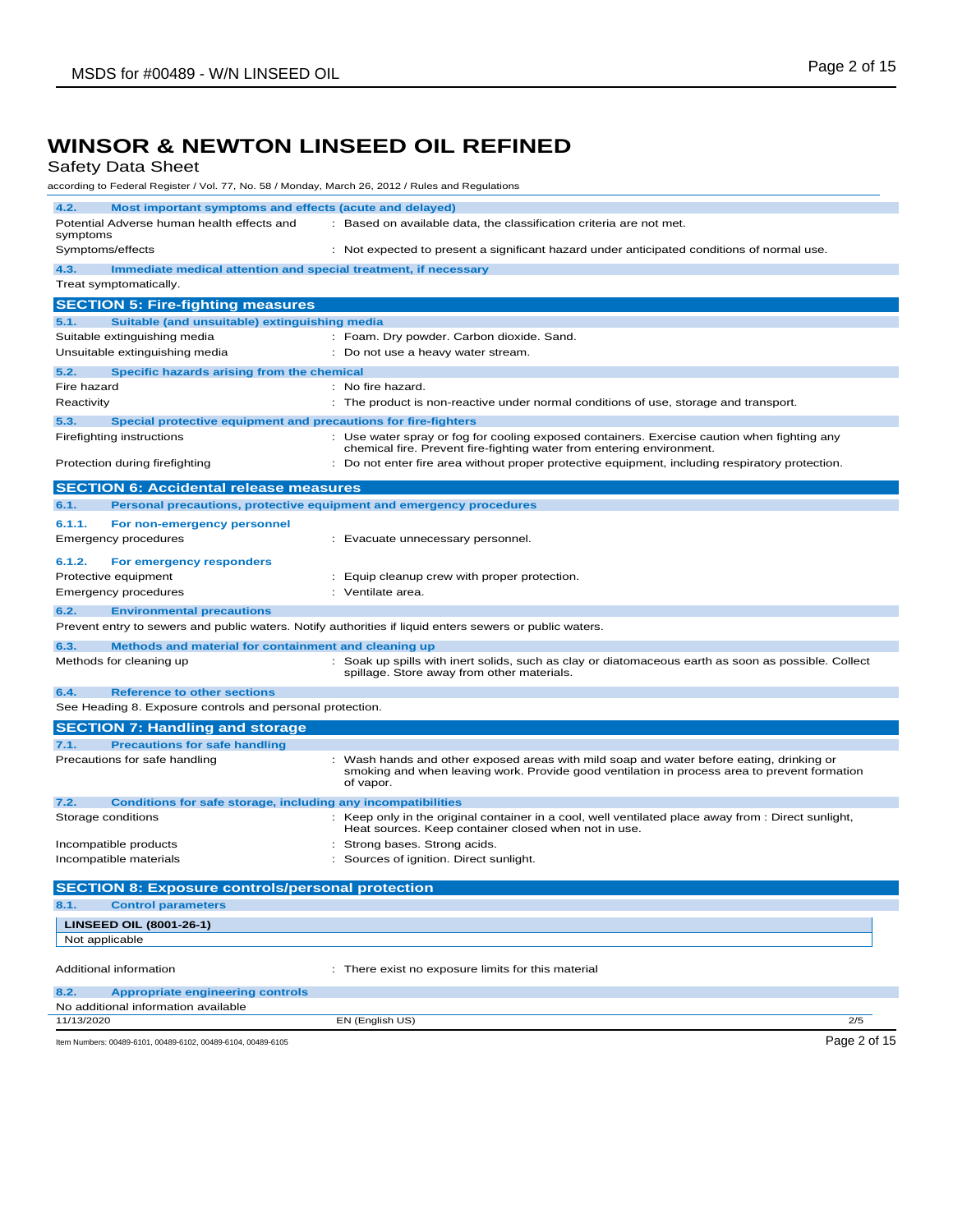Safety Data Sheet

according to Federal Register / Vol. 77, No. 58 / Monday, March 26, 2012 / Rules and Regulations

**8.3. Individual protection measures/Personal protective equipment**

#### **Eye protection:**

Avoid contact with eyes

#### **Other information:**

Do not eat, drink or smoke during use. Ensure there is adequate ventilation.

| <b>SECTION 9: Physical and chemical properties</b>                                 |                                   |     |
|------------------------------------------------------------------------------------|-----------------------------------|-----|
| Information on basic physical and chemical properties<br>9.1.                      |                                   |     |
| Physical state                                                                     | : Liquid                          |     |
| Appearance                                                                         | : Liquid.                         |     |
|                                                                                    | : Yellow                          |     |
|                                                                                    | characteristic                    |     |
| Odor threshold                                                                     | No data available                 |     |
| pН                                                                                 | No data available                 |     |
| Melting point                                                                      | : No data available               |     |
| Freezing point                                                                     | No data available                 |     |
| Boiling point                                                                      | No data available                 |     |
| Flash point                                                                        | No data available                 |     |
| Relative evaporation rate (butyl acetate=1)                                        | No data available                 |     |
| Flammability (solid, gas)                                                          | Non flammable.                    |     |
| Vapor pressure                                                                     | No data available                 |     |
| Relative vapor density at 20 °C                                                    | No data available                 |     |
| Relative density                                                                   | No data available                 |     |
| Solubility                                                                         | No data available                 |     |
| Log Pow                                                                            | No data available                 |     |
| Auto-ignition temperature                                                          | No data available                 |     |
| Decomposition temperature                                                          | No data available                 |     |
| Viscosity, kinematic                                                               | : $\approx$ 28 mm <sup>2</sup> /s |     |
| Viscosity, dynamic                                                                 | No data available                 |     |
| <b>Explosion limits</b>                                                            | No data available                 |     |
| <b>Explosive properties</b>                                                        | No data available                 |     |
| Oxidizing properties                                                               | : No data available               |     |
| 9.2.<br><b>Other information</b>                                                   |                                   |     |
| VOC content                                                                        | $: \approx 0 \%$                  |     |
| <b>SECTION 10: Stability and reactivity</b>                                        |                                   |     |
| 10.1.<br><b>Reactivity</b>                                                         |                                   |     |
| The product is non-reactive under normal conditions of use, storage and transport. |                                   |     |
|                                                                                    |                                   |     |
| 10.2.<br><b>Chemical stability</b>                                                 |                                   |     |
| Stable at ambient temperature and under normal conditions of use.                  |                                   |     |
| <b>Possibility of hazardous reactions</b><br>10.3.                                 |                                   |     |
| None under normal use.                                                             |                                   |     |
| <b>Conditions to avoid</b><br>10.4.                                                |                                   |     |
| Direct sunlight. Extremely high or low temperatures.                               |                                   |     |
| <b>Incompatible materials</b><br>10.5.                                             |                                   |     |
| Strong acids. Strong bases.                                                        |                                   |     |
| <b>Hazardous decomposition products</b><br>10.6.                                   |                                   |     |
| Carbon monoxide. Carbon dioxide.                                                   |                                   |     |
|                                                                                    |                                   |     |
|                                                                                    |                                   | 3/5 |
| 11/13/2020                                                                         | EN (English US)                   |     |

Item Numbers: 00489-6101, 00489-6102, 00489-6104, 00489-6105 Page 3 of 15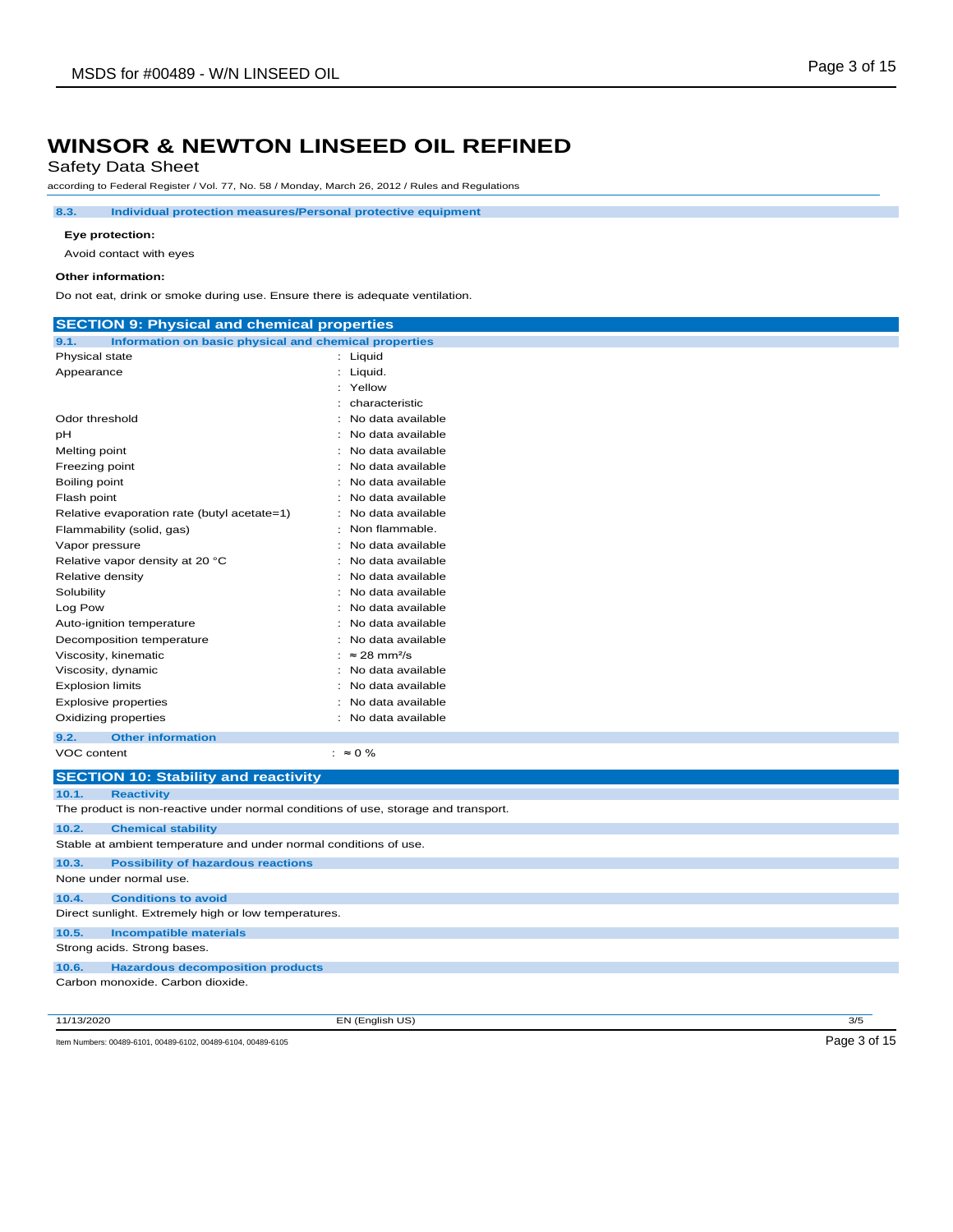## Safety Data Sheet

according to Federal Register / Vol. 77, No. 58 / Monday, March 26, 2012 / Rules and Regulations

| according to Federal Register / Vol. 77, No. 58 / Monday, March 26, 2012 / Rules and Regulations |                                                                                                                  |  |  |
|--------------------------------------------------------------------------------------------------|------------------------------------------------------------------------------------------------------------------|--|--|
| <b>SECTION 11: Toxicological information</b>                                                     |                                                                                                                  |  |  |
| 11.1.<br><b>Information on toxicological effects</b>                                             |                                                                                                                  |  |  |
| Acute toxicity (oral)                                                                            | : Not classified                                                                                                 |  |  |
| Acute toxicity (dermal)                                                                          | : Not classified                                                                                                 |  |  |
| Acute toxicity (inhalation)                                                                      | Not classified                                                                                                   |  |  |
| Skin corrosion/irritation                                                                        | : Not classified                                                                                                 |  |  |
| Serious eye damage/irritation                                                                    | Not classified                                                                                                   |  |  |
| Respiratory or skin sensitization                                                                | Not classified                                                                                                   |  |  |
| Germ cell mutagenicity                                                                           | Not classified                                                                                                   |  |  |
| Carcinogenicity                                                                                  | Not classified                                                                                                   |  |  |
| Reproductive toxicity                                                                            | : Not classified                                                                                                 |  |  |
| STOT-single exposure                                                                             | Not classified                                                                                                   |  |  |
| STOT-repeated exposure                                                                           | : Not classified                                                                                                 |  |  |
| Aspiration hazard                                                                                | : Not classified                                                                                                 |  |  |
| Viscosity, kinematic                                                                             | : ≈ 28 mm <sup>2</sup> /s                                                                                        |  |  |
| Potential Adverse human health effects and<br>symptoms                                           | : Based on available data, the classification criteria are not met.                                              |  |  |
| Symptoms/effects                                                                                 | : Not expected to present a significant hazard under anticipated conditions of normal use.                       |  |  |
|                                                                                                  |                                                                                                                  |  |  |
| <b>SECTION 12: Ecological information</b>                                                        |                                                                                                                  |  |  |
| 12.1.<br><b>Toxicity</b>                                                                         |                                                                                                                  |  |  |
| No additional information available                                                              |                                                                                                                  |  |  |
| 12.2.<br><b>Persistence and degradability</b>                                                    |                                                                                                                  |  |  |
| <b>WINSOR &amp; NEWTON LINSEED OIL REFINED</b>                                                   |                                                                                                                  |  |  |
| Persistence and degradability                                                                    | Not established.                                                                                                 |  |  |
| 12.3.<br><b>Bioaccumulative potential</b>                                                        |                                                                                                                  |  |  |
| <b>WINSOR &amp; NEWTON LINSEED OIL REFINED</b>                                                   |                                                                                                                  |  |  |
| Bioaccumulative potential                                                                        | Not established.                                                                                                 |  |  |
| 12.4.<br><b>Mobility in soil</b>                                                                 |                                                                                                                  |  |  |
| No additional information available                                                              |                                                                                                                  |  |  |
|                                                                                                  |                                                                                                                  |  |  |
| 12.5.<br><b>Other adverse effects</b>                                                            |                                                                                                                  |  |  |
|                                                                                                  |                                                                                                                  |  |  |
| Other information                                                                                | : Avoid release to the environment.                                                                              |  |  |
|                                                                                                  |                                                                                                                  |  |  |
| <b>SECTION 13: Disposal considerations</b>                                                       |                                                                                                                  |  |  |
| 13.1.<br><b>Disposal methods</b>                                                                 |                                                                                                                  |  |  |
| Product/Packaging disposal recommendations<br>Ecology - waste materials                          | : Dispose in a safe manner in accordance with local/national regulations.<br>: Avoid release to the environment. |  |  |
|                                                                                                  |                                                                                                                  |  |  |
| <b>SECTION 14: Transport information</b>                                                         |                                                                                                                  |  |  |
| <b>Department of Transportation (DOT)</b>                                                        |                                                                                                                  |  |  |
| In accordance with DOT                                                                           |                                                                                                                  |  |  |
| Not regulated                                                                                    |                                                                                                                  |  |  |
| <b>Transportation of Dangerous Goods</b>                                                         |                                                                                                                  |  |  |

Not regulated

11/13/2020 EN (English US) 4/5

Item Numbers: 00489-6101, 00489-6102, 00489-6104, 00489-6105 Page 4 of 15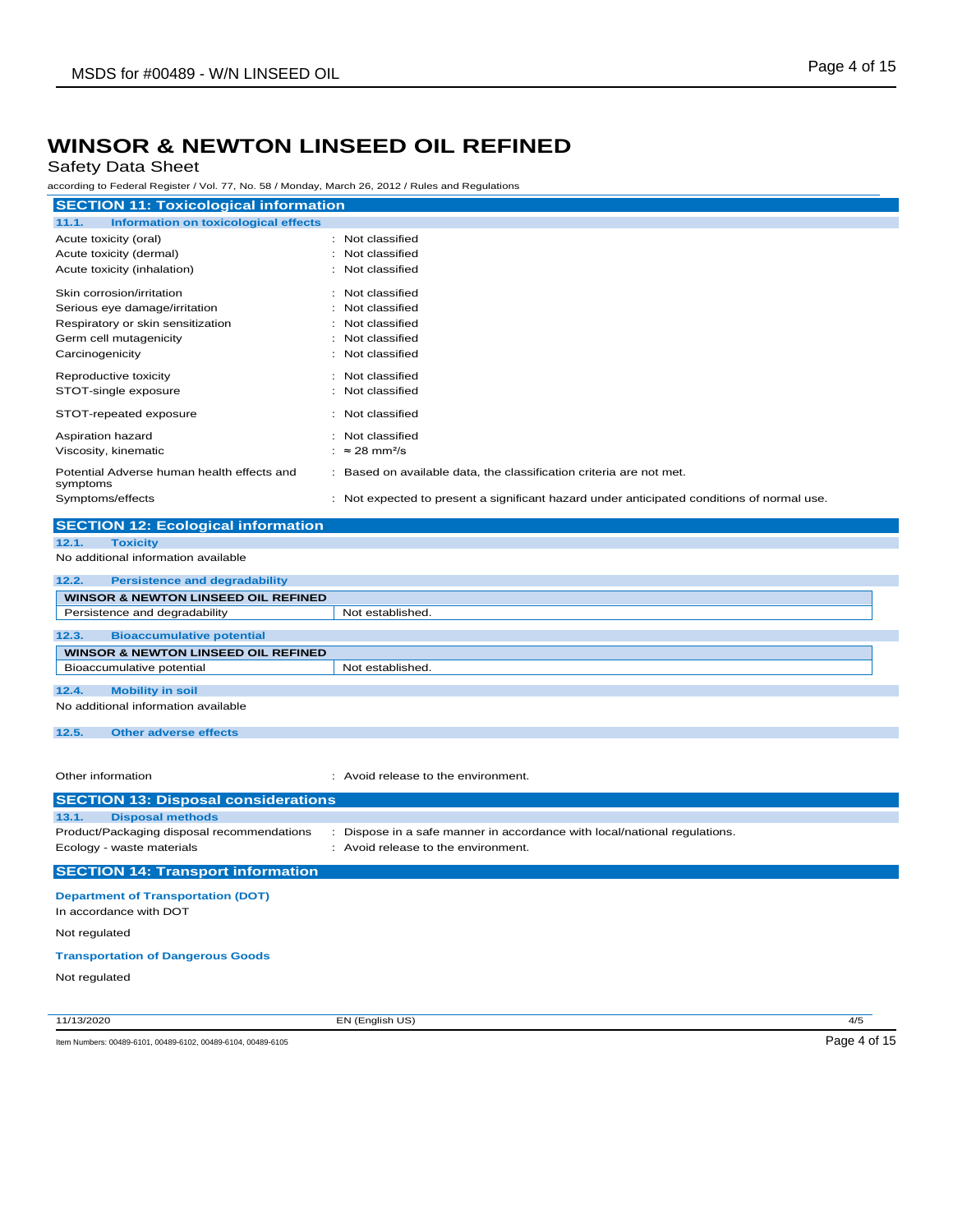Safety Data Sheet

according to Federal Register / Vol. 77, No. 58 / Monday, March 26, 2012 / Rules and Regulations

#### **Transport by sea**

Not regulated

#### **Air transport**

Not regulated

## **SECTION 15: Regulatory information**

**15.1. US Federal regulations**



| 15.2. International regulations |
|---------------------------------|
|---------------------------------|

**CANADA** No additional information available

**EU-Regulations** No additional information available

**National regulations** No additional information available

**15.3. US State regulations**

No additional information available

#### **SECTION 16: Other information**

according to Federal Register / Vol. 77, No. 58 / Monday, March 26, 2012 / Rules and Regulations

| <b>Revision date</b><br>Data sources | : 11/06/2020<br>: REGULATION (EC) No 1272/2008 OF THE EUROPEAN PARLIAMENT AND OF THE<br>COUNCIL of 16 December 2008 on classification, labeling and packaging of substances and<br>mixtures, amending and repealing Directives 67/548/EEC and 1999/45/EC, and amending<br>Regulation (EC) No 1907/2006. |
|--------------------------------------|---------------------------------------------------------------------------------------------------------------------------------------------------------------------------------------------------------------------------------------------------------------------------------------------------------|
| Other information                    | $:$ None.                                                                                                                                                                                                                                                                                               |
| US SDS LHAMA                         |                                                                                                                                                                                                                                                                                                         |

This information is based on our current knowledge and is intended to describe the product for the purposes of health, safety and environmental requirements only. It should not therefore be construed as<br>guaranteeing any sp

| 11/13/2020                                                   | EN (Enalish US) | 5/5          |
|--------------------------------------------------------------|-----------------|--------------|
| Item Numbers: 00489-6101, 00489-6102, 00489-6104, 00489-6105 |                 | Page 5 of 15 |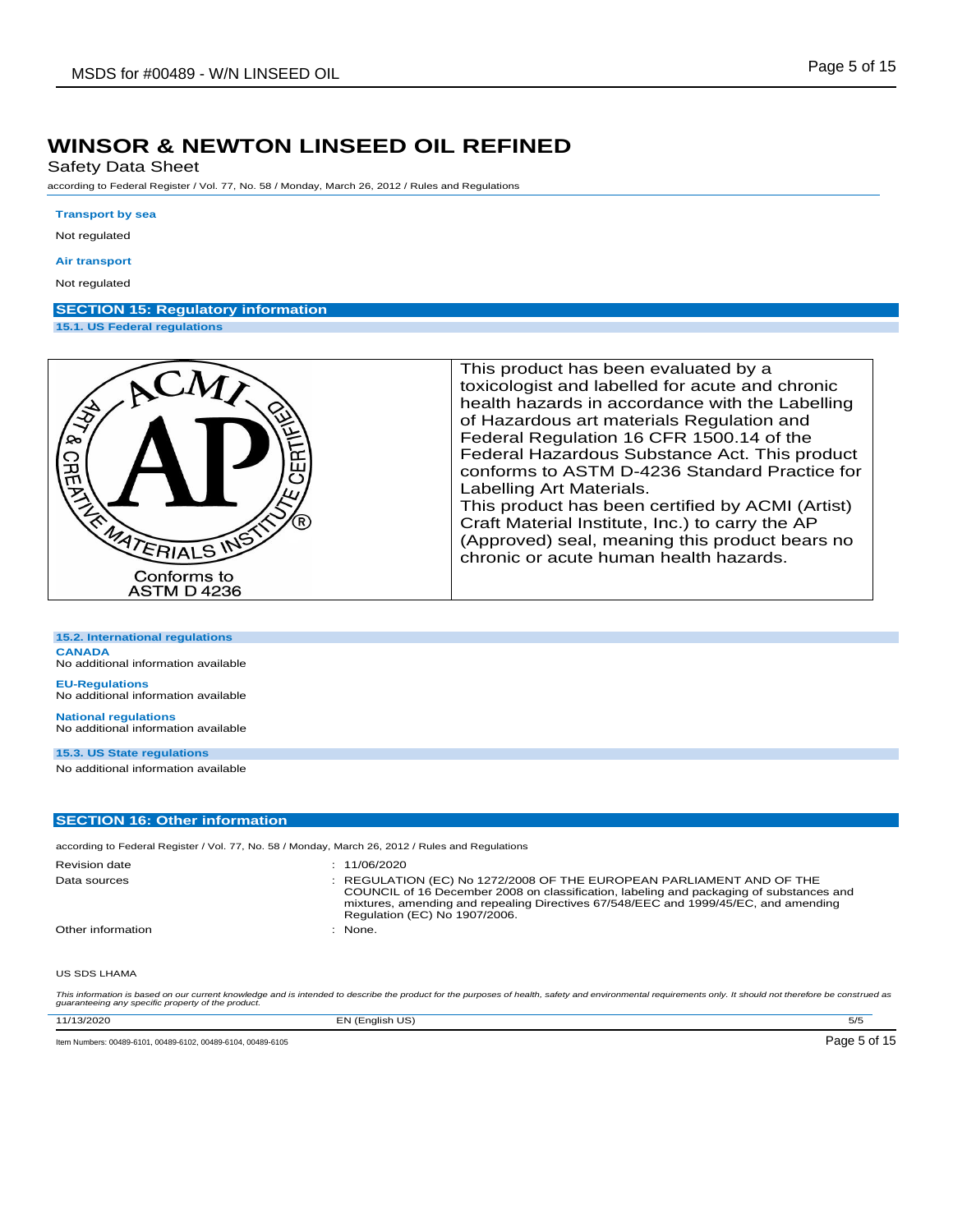# Page 6 of 15 MSDS for #00489 - W/N LINSEED OIL **WINSOR & NEWTON LINSEED OIL REFINED**

| colart                                                                                                                                                        | <b>Safety Data Sheet</b>                                                                                                                                          |  |  |
|---------------------------------------------------------------------------------------------------------------------------------------------------------------|-------------------------------------------------------------------------------------------------------------------------------------------------------------------|--|--|
|                                                                                                                                                               | according to the Hazardous Products Regulation (February 11, 2015)<br>Issue date: 11-06-2020<br>Revision date: 11-06-2020<br>Version: 1.0                         |  |  |
|                                                                                                                                                               | A safety data sheet is not required for this product. This Product Safety Information Sheet has been created on a voluntary                                       |  |  |
|                                                                                                                                                               | basis.                                                                                                                                                            |  |  |
| <b>SECTION 1: Identification</b>                                                                                                                              |                                                                                                                                                                   |  |  |
| <b>Product identifier</b><br>1.1.                                                                                                                             |                                                                                                                                                                   |  |  |
| Product form                                                                                                                                                  | : Substance                                                                                                                                                       |  |  |
| Trade name                                                                                                                                                    | WINSOR & NEWTON LINSEED OIL REFINED                                                                                                                               |  |  |
| Product group                                                                                                                                                 | Trade product                                                                                                                                                     |  |  |
| Recommended use and restrictions on use<br>1.2.                                                                                                               |                                                                                                                                                                   |  |  |
| Recommended use                                                                                                                                               | Artists', craft and hobby paints, Consumer uses: Private households (= general public =<br>consumers)                                                             |  |  |
| 1.3.<br><b>Supplier</b>                                                                                                                                       |                                                                                                                                                                   |  |  |
| <b>Manufacturer</b><br><b>Colart France</b><br>+33 2 43 83 83 00 Zone Industrielle Nord<br>5 Rue René Panhard<br>Le Mans - France<br>r.enquiries@colart.co.uk | <b>Distributor</b><br>ColArt Americas Inc.<br>2 Corporate Place South, Piscataway<br>New Jersey, USA<br>NJ 08855<br>T +1 888 422 7954<br>r.enquiries@colart.co.uk |  |  |
| 1.4.<br><b>Emergency telephone number</b>                                                                                                                     |                                                                                                                                                                   |  |  |
| No additional information available                                                                                                                           |                                                                                                                                                                   |  |  |
| <b>SECTION 2: Hazard identification</b>                                                                                                                       |                                                                                                                                                                   |  |  |
| 2.1.<br><b>Classification of the substance or mixture</b>                                                                                                     |                                                                                                                                                                   |  |  |
| <b>Classification (GHS CA)</b>                                                                                                                                |                                                                                                                                                                   |  |  |
| Not classified                                                                                                                                                |                                                                                                                                                                   |  |  |
| 2.2.                                                                                                                                                          | <b>GHS Label elements, including precautionary statements</b>                                                                                                     |  |  |
| <b>GHS CA labeling</b>                                                                                                                                        |                                                                                                                                                                   |  |  |
| No labeling applicable                                                                                                                                        |                                                                                                                                                                   |  |  |
| <b>Other hazards</b><br>2.3.                                                                                                                                  |                                                                                                                                                                   |  |  |
| No additional information available                                                                                                                           |                                                                                                                                                                   |  |  |
| 2.4.<br><b>Unknown acute toxicity (GHS CA)</b>                                                                                                                |                                                                                                                                                                   |  |  |
| No data available                                                                                                                                             |                                                                                                                                                                   |  |  |
| <b>SECTION 3: Composition/Information on ingredients</b>                                                                                                      |                                                                                                                                                                   |  |  |
| 3.1.<br><b>Substances</b>                                                                                                                                     |                                                                                                                                                                   |  |  |
| Name                                                                                                                                                          | : WINSOR & NEWTON LINSEED OIL REFINED                                                                                                                             |  |  |
|                                                                                                                                                               |                                                                                                                                                                   |  |  |
| Full text of hazard classes and H-statements : see section 16                                                                                                 |                                                                                                                                                                   |  |  |

| 3.2.           | <b>Mixtures</b>                          |                                                                                                                                      |        |
|----------------|------------------------------------------|--------------------------------------------------------------------------------------------------------------------------------------|--------|
| Not applicable |                                          |                                                                                                                                      |        |
|                | <b>SECTION 4: First-aid measures</b>     |                                                                                                                                      |        |
| 4.1.           | <b>Description of first aid measures</b> |                                                                                                                                      |        |
|                | First-aid measures after inhalation      | : Allow affected person to breathe fresh air. Allow the victim to rest.                                                              |        |
|                | First-aid measures after skin contact    | : Remove affected clothing and wash all exposed skin area with mild soap and water, followed<br>by warm water rinse.                 |        |
|                | First-aid measures after eye contact     | Rinse immediately with plenty of water. Obtain medical attention if pain, blinking or redness<br>persists.                           |        |
|                | First-aid measures after ingestion       | Rinse mouth out with water. In all cases of doubt, or when symptoms persist, seek medical<br>attention.                              |        |
|                | First-aid measures general               | : Never give anything by mouth to an unconscious person. If you feel unwell, seek medical<br>advice (show the label where possible). |        |
| 11-13-2020     |                                          | EN (English US)                                                                                                                      | Page 1 |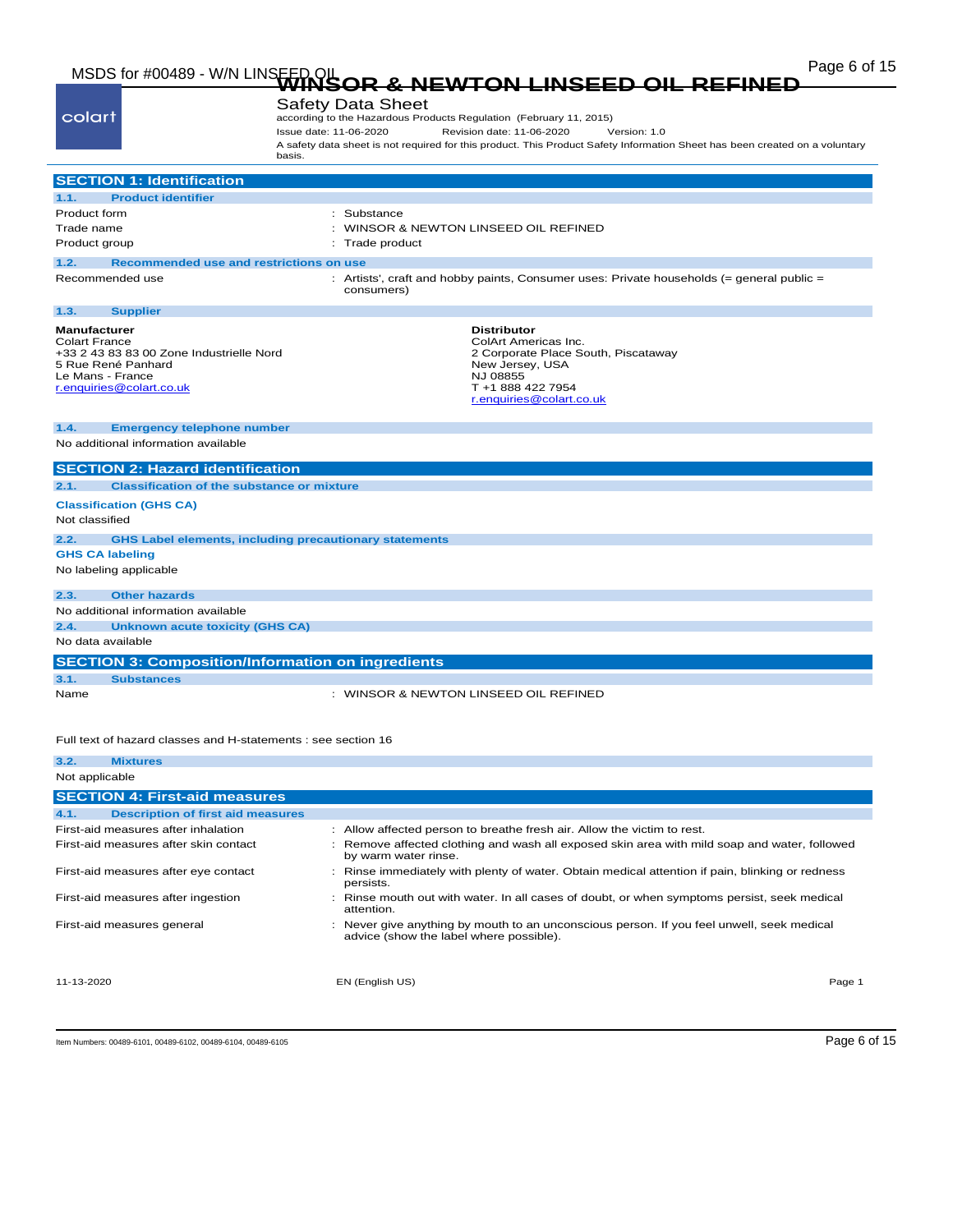# Page 7 of 15 MSDS for #00489 - W/N LINSEED OIL **WINSOR & NEWTON LINSEED OIL REFINED**

## Safety Data Sheet

according to the Hazardous Products Regulation (February 11, 2015)

| 4.2.<br>Most important symptoms and effects (acute and delayed)                     |                                                                                                                                                                                                       |
|-------------------------------------------------------------------------------------|-------------------------------------------------------------------------------------------------------------------------------------------------------------------------------------------------------|
| Symptoms/effects                                                                    | : Not expected to present a significant hazard under anticipated conditions of normal use.                                                                                                            |
| Potential Adverse human health effects and<br>symptoms                              | : Based on available data, the classification criteria are not met.                                                                                                                                   |
| 4.3.<br>Immediate medical attention and special treatment, if necessary             |                                                                                                                                                                                                       |
| Other medical advice or treatment                                                   | : Treat symptomatically.                                                                                                                                                                              |
|                                                                                     |                                                                                                                                                                                                       |
| <b>SECTION 5: Fire-fighting measures</b>                                            |                                                                                                                                                                                                       |
| <b>Suitable extinguishing media</b><br>5.1.                                         |                                                                                                                                                                                                       |
| Suitable extinguishing media                                                        | : Foam. Dry powder. Carbon dioxide. Sand.                                                                                                                                                             |
| Unsuitable extinguishing media<br>5.2.                                              |                                                                                                                                                                                                       |
| Unsuitable extinguishing media                                                      | : Do not use a heavy water stream.                                                                                                                                                                    |
|                                                                                     |                                                                                                                                                                                                       |
| 5.3.<br>Specific hazards arising from the hazardous product                         |                                                                                                                                                                                                       |
| Fire hazard                                                                         | : No fire hazard.                                                                                                                                                                                     |
| 5.4.<br>Special protective equipment and precautions for fire-fighters              |                                                                                                                                                                                                       |
| Firefighting instructions                                                           | Use water spray or fog for cooling exposed containers. Exercise caution when fighting any<br>chemical fire. Prevent fire-fighting water from entering environment.                                    |
| Protection during firefighting                                                      | : Do not enter fire area without proper protective equipment, including respiratory protection.                                                                                                       |
| <b>SECTION 6: Accidental release measures</b>                                       |                                                                                                                                                                                                       |
| Personal precautions, protective equipment and emergency procedures<br>6.1.         |                                                                                                                                                                                                       |
| No additional information available                                                 |                                                                                                                                                                                                       |
| Methods and materials for containment and cleaning up<br>6.2.                       |                                                                                                                                                                                                       |
| Methods for cleaning up                                                             | : Soak up spills with inert solids, such as clay or diatomaceous earth as soon as possible. Collect                                                                                                   |
|                                                                                     | spillage. Store away from other materials.                                                                                                                                                            |
| 6.3.<br><b>Reference to other sections</b>                                          |                                                                                                                                                                                                       |
| For further information refer to section 8: "Exposure controls/personal protection" |                                                                                                                                                                                                       |
|                                                                                     |                                                                                                                                                                                                       |
| <b>SECTION 7: Handling and storage</b>                                              |                                                                                                                                                                                                       |
| 7.1.<br><b>Precautions for safe handling</b>                                        |                                                                                                                                                                                                       |
| Precautions for safe handling                                                       | : Wash hands and other exposed areas with mild soap and water before eating, drinking or<br>smoking and when leaving work. Provide good ventilation in process area to prevent formation<br>of vapor. |
| <b>Conditions for safe storage, including any incompatibilities</b><br>7.2.         |                                                                                                                                                                                                       |
| Storage conditions                                                                  | : Keep only in the original container in a cool, well ventilated place away from : Direct sunlight,<br>Heat sources. Keep container closed when not in use.                                           |
| Incompatible products                                                               | Strong bases. Strong acids.                                                                                                                                                                           |
| Incompatible materials                                                              | Sources of ignition. Direct sunlight.                                                                                                                                                                 |
|                                                                                     |                                                                                                                                                                                                       |
| <b>SECTION 8: Exposure controls/personal protection</b>                             |                                                                                                                                                                                                       |
| <b>Control parameters</b><br>8.1.                                                   |                                                                                                                                                                                                       |
| Additional information                                                              | : There exist no exposure limits for this material                                                                                                                                                    |
| 8.2.<br><b>Appropriate engineering controls</b>                                     |                                                                                                                                                                                                       |
| No additional information available                                                 |                                                                                                                                                                                                       |
| 8.3.<br>Individual protection measures/Personal protective equipment                |                                                                                                                                                                                                       |
| Eye protection:                                                                     |                                                                                                                                                                                                       |
| Avoid contact with eyes                                                             |                                                                                                                                                                                                       |
| Other information:                                                                  |                                                                                                                                                                                                       |
| Do not eat, drink or smoke during use. Ensure there is adequate ventilation.        |                                                                                                                                                                                                       |
|                                                                                     |                                                                                                                                                                                                       |
| <b>SECTION 9: Physical and chemical properties</b><br>9.1.                          |                                                                                                                                                                                                       |
| Information on basic physical and chemical properties<br>Physical state             | : Liquid                                                                                                                                                                                              |

Item Numbers: 00489-6101, 00489-6102, 00489-6104, 00489-6105 Page 7 of 15

Color : Yellow

11-13-2020 EN (English US) 2/5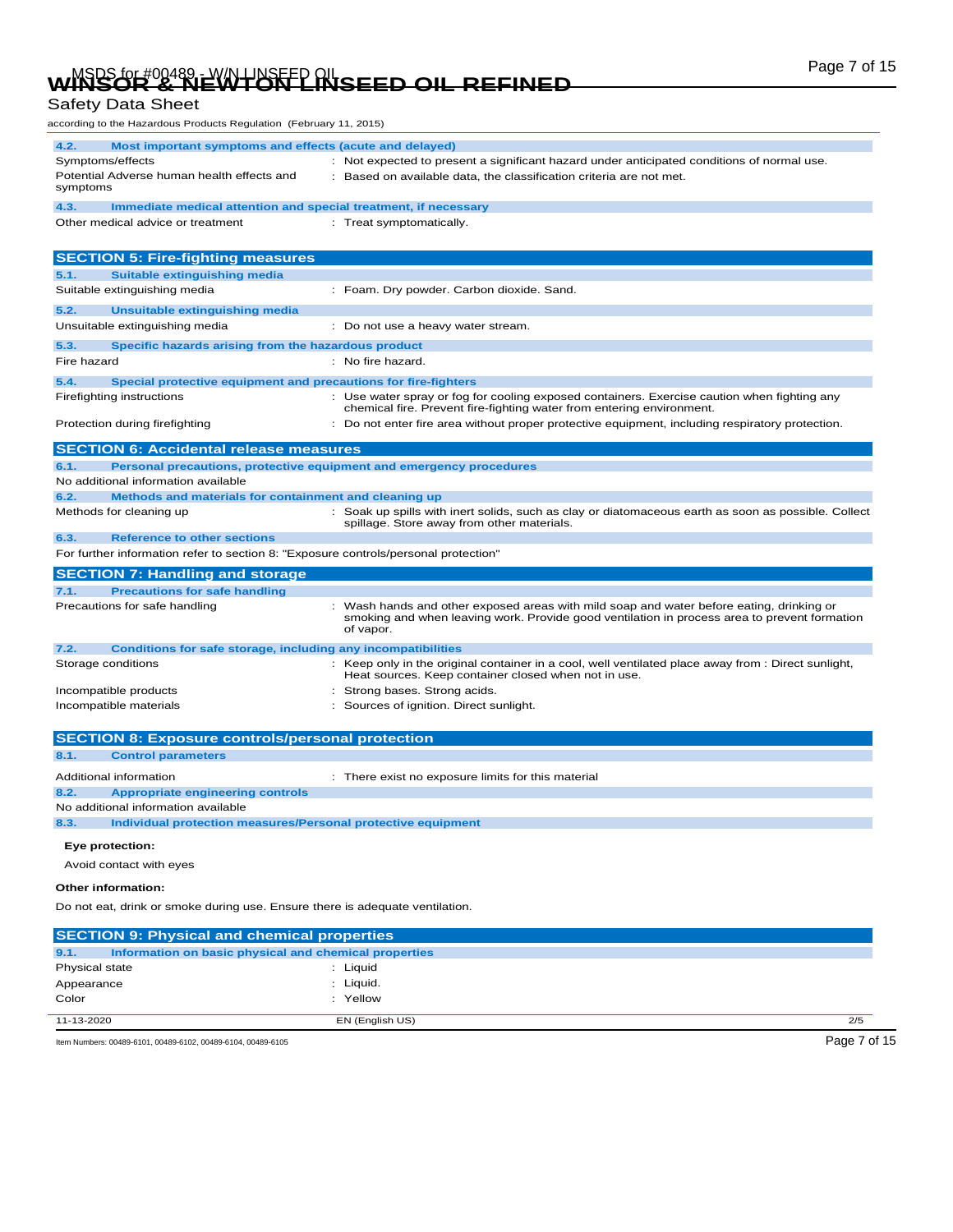# Page 8 of 15 MSDS for #00489 - W/N LINSEED OIL **WINSOR & NEWTON LINSEED OIL REFINED**

### Safety Data Sheet

according to the Hazardous Products Regulation (February 11, 2015)

| Odor                                        |   | · characteristic                |
|---------------------------------------------|---|---------------------------------|
| Odor threshold                              |   | No data available               |
| рH                                          |   | No data available               |
| Relative evaporation rate (butyl acetate=1) |   | No data available               |
| Relative evaporation rate (ether=1)         | t | No data available               |
| Melting point                               | ٠ | No data available               |
| Freezing point                              |   | No data available               |
| Boiling point                               |   | No data available               |
| Flash point                                 |   | No data available               |
| Auto-ignition temperature                   | ۰ | No data available               |
| Decomposition temperature                   | ۰ | No data available               |
| Flammability (solid, gas)                   | ٠ | Non flammable.                  |
| Vapor pressure                              |   | No data available               |
| Vapor pressure at 50 °C                     |   | No data available               |
| Relative density                            |   | No data available               |
| Solubility                                  |   | No data available               |
| Log Pow                                     |   | No data available               |
| Viscosity, kinematic                        | ٠ | $\approx$ 28 mm <sup>2</sup> /s |
| <b>Explosion limits</b>                     |   | No data available               |
| <b>Other information</b><br>9.2.            |   |                                 |

VOC content :  $\approx 0\%$ 

**SECTION 10: Stability and reactivity 10.1. Reactivity** Reactivity **Example 20** The product is non-reactive under normal conditions of use, storage and transport. Chemical stability **Stable at ambient temperature and under normal conditions of use.** Stable at ambient temperature and under normal conditions of use. Possibility of hazardous reactions : None under normal use. Conditions to avoid **interval of the Conditions to avoid interval of the Conditions of the Conditions of Conditions**  $\sim$  Direct sunlight. Extremely high or low temperatures. Incompatible materials **incompatible materials incompatible materials incompatible materials incompatible incompatible** materials Hazardous decomposition products : Carbon monoxide. Carbon dioxide.

## **SECTION 11: Toxicological information 11.1. Information on toxicological effects** Acute toxicity (oral) **interval**  $\sim$  100 Mot classified Acute toxicity (dermal) **Example 2** and the classified in the classified Acute toxicity (inhalation) : Not classified Skin corrosion/irritation in the set of the set of the Skin corrosion/irritation Serious eye damage/irritation : Not classified Respiratory or skin sensitization : Not classified Germ cell mutagenicity **in the case of the Contract Contract Contract Contract Contract Contract Contract Contract Contract Contract Contract Contract Contract Contract Contract Contract Contract Contract Contract Contract** Carcinogenicity **Carcinogenicity** : Not classified Reproductive toxicity **in the contract of the CRS** in Not classified STOT-single exposure in the state of the state of the STOT-single exposure STOT-repeated exposure : Not classified

| Aspiration hazard                                      | Not classified                                                                           |     |
|--------------------------------------------------------|------------------------------------------------------------------------------------------|-----|
| <b>WINSOR &amp; NEWTON LINSEED OIL REFINED</b>         |                                                                                          |     |
| Viscosity, kinematic                                   | $\approx$ 28 mm <sup>2</sup> /s                                                          |     |
| Potential Adverse human health effects and<br>symptoms | Based on available data, the classification criteria are not met.                        |     |
| Symptoms/effects                                       | Not expected to present a significant hazard under anticipated conditions of normal use. |     |
| 11-13-2020                                             | EN (English US)                                                                          | 3/5 |

Item Numbers: 00489-6101, 00489-6102, 00489-6104, 00489-6105 Page 8 of 15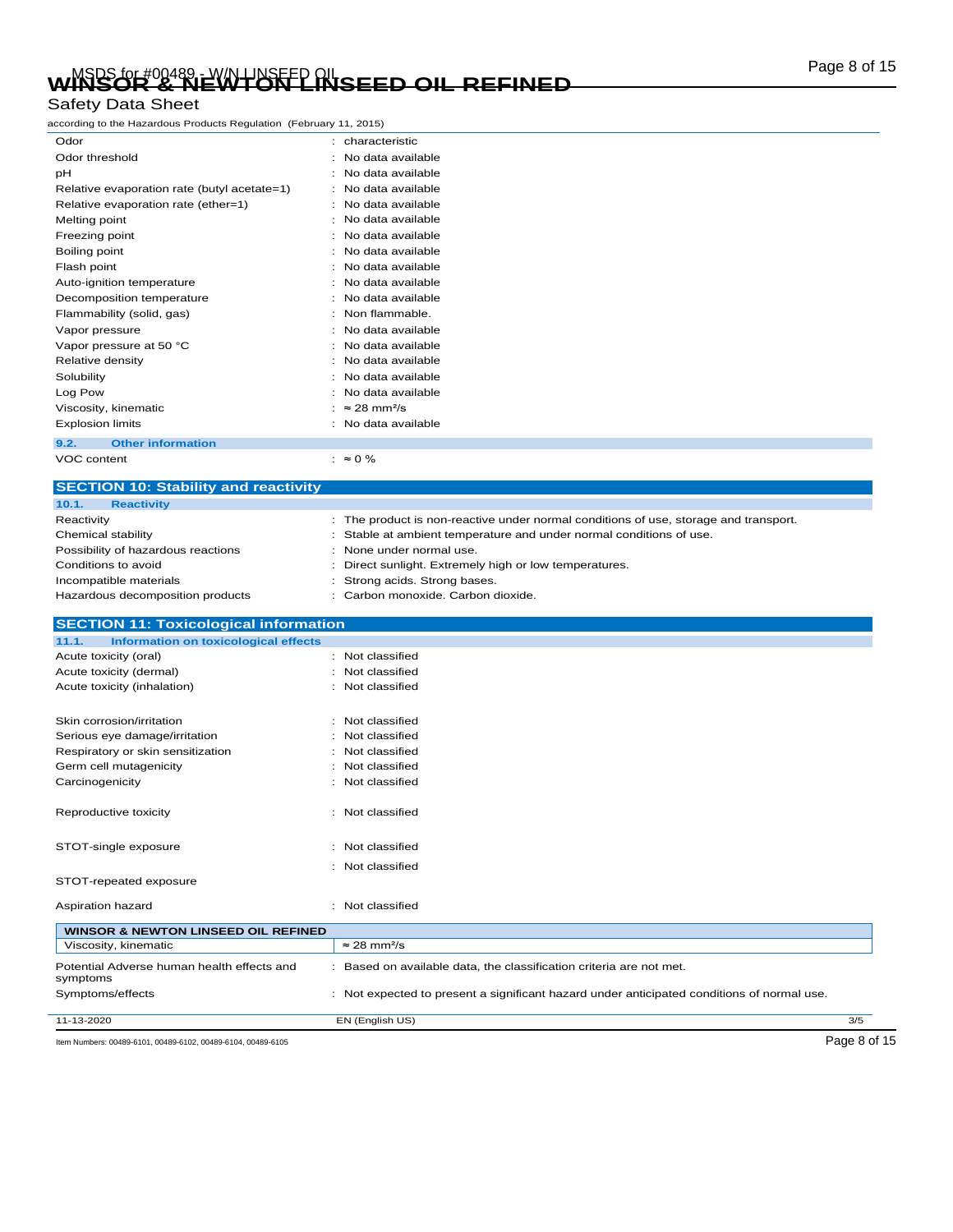# Page 9 of 15 MSDS for #00489 - W/N LINSEED OIL **WINSOR & NEWTON LINSEED OIL REFINED**

### Safety Data Sheet

| according to the Hazardous Products Regulation (February 11, 2015) |                                                                           |  |  |
|--------------------------------------------------------------------|---------------------------------------------------------------------------|--|--|
| <b>SECTION 12: Ecological information</b>                          |                                                                           |  |  |
| 12.1.<br><b>Toxicity</b>                                           |                                                                           |  |  |
| Hazardous to the aquatic environment, short-<br>term (acute)       | : Not classified                                                          |  |  |
| Hazardous to the aquatic environment, long-<br>term (chronic)      | : Not classified                                                          |  |  |
| 12.2.<br><b>Persistence and degradability</b>                      |                                                                           |  |  |
| <b>WINSOR &amp; NEWTON LINSEED OIL REFINED</b>                     |                                                                           |  |  |
| Persistence and degradability                                      | Not established.                                                          |  |  |
| 12.3.<br><b>Bioaccumulative potential</b>                          |                                                                           |  |  |
| <b>WINSOR &amp; NEWTON LINSEED OIL REFINED</b>                     |                                                                           |  |  |
| Bioaccumulative potential                                          | Not established.                                                          |  |  |
| 12.4.<br><b>Mobility in soil</b>                                   |                                                                           |  |  |
| No additional information available                                |                                                                           |  |  |
|                                                                    |                                                                           |  |  |
| 12.5.<br><b>Other adverse effects</b>                              |                                                                           |  |  |
| Ozone                                                              | : Not classified                                                          |  |  |
| Other information                                                  | : Avoid release to the environment.                                       |  |  |
|                                                                    |                                                                           |  |  |
|                                                                    |                                                                           |  |  |
| <b>SECTION 13: Disposal considerations</b>                         |                                                                           |  |  |
| 13.1.<br><b>Disposal methods</b>                                   |                                                                           |  |  |
| Product/Packaging disposal recommendations                         | : Dispose in a safe manner in accordance with local/national regulations. |  |  |
| Ecology - waste materials                                          | : Avoid release to the environment.                                       |  |  |
| <b>SECTION 14: Transport information</b>                           |                                                                           |  |  |
| 14.1.<br><b>Basic shipping description</b>                         |                                                                           |  |  |
| In accordance with TDG                                             |                                                                           |  |  |
| <b>Transportation of Dangerous Goods</b>                           |                                                                           |  |  |
| Not regulated for transport                                        |                                                                           |  |  |
| 14.2.<br><b>Transport information/DOT</b>                          |                                                                           |  |  |
| <b>Department of Transport</b>                                     |                                                                           |  |  |
| Not regulated for transport                                        |                                                                           |  |  |
| 14.3.<br>Air and sea transport                                     |                                                                           |  |  |
| <b>IMDG</b>                                                        |                                                                           |  |  |
| Not regulated for transport                                        |                                                                           |  |  |
| <b>IATA</b>                                                        |                                                                           |  |  |
| Not regulated for transport                                        |                                                                           |  |  |

**15.1. = Consumer Chemicals and Containers Regulations, 2001 (SOR/2001-269)**

CLASSIFICATION

In accordance with the Consumer Chemicals and Containers Regulations (CCCR) 2001 the hazard warning on the product is:



CAUTION – ATTENTION

READ INSTRUCTIONS BEFORE USING. DANGER OF COMBUSTION. Materials such as rags used with this product may begin to burn by themselves. After use, put rags in water or lay flat to dry, then discard.

11-13-2020 EN (English US) 4/5

Item Numbers: 00489-6101, 00489-6102, 00489-6104, 00489-6105 Page 9 of 15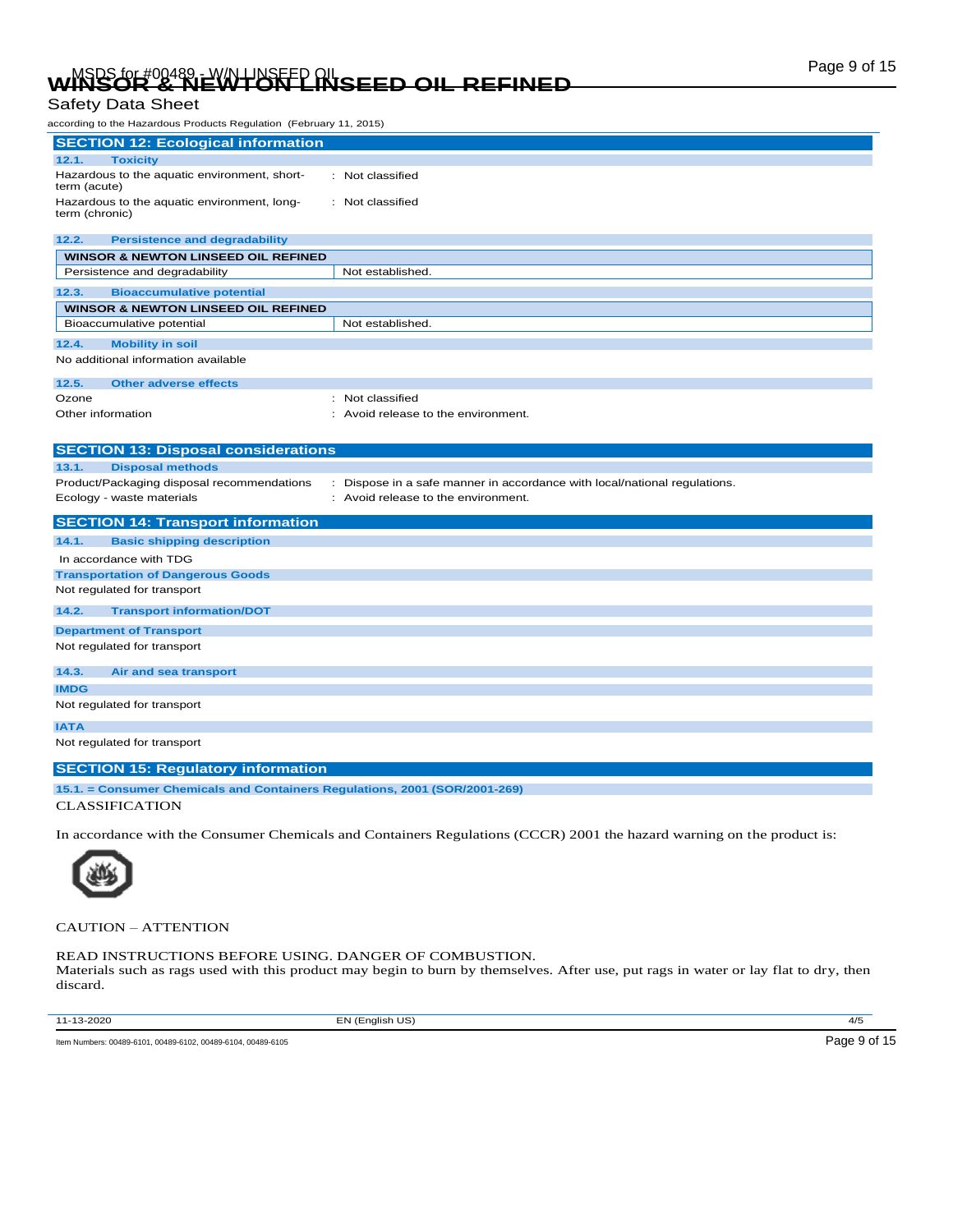### Safety Data Sheet

according to the Hazardous Products Regulation (February 11, 2015)

### **15.2. International regulations** No additional information available

| <b>SECTION 16: Other information</b> |                                                                                                                                                                                                                                                                                         |
|--------------------------------------|-----------------------------------------------------------------------------------------------------------------------------------------------------------------------------------------------------------------------------------------------------------------------------------------|
| Issue date                           | $: 11-06-2020$                                                                                                                                                                                                                                                                          |
| Revision date                        | $: 11-06-2020$                                                                                                                                                                                                                                                                          |
| Data sources                         | : REGULATION (EC) No 1272/2008 OF THE EUROPEAN PARLIAMENT AND OF THE<br>COUNCIL of 16 December 2008 on classification, labeling and packaging of substances and<br>mixtures, amending and repealing Directives 67/548/EEC and 1999/45/EC, and amending<br>Regulation (EC) No 1907/2006. |
| Other information                    | $:$ None.                                                                                                                                                                                                                                                                               |

#### SDS Canada (GHS)

This information is based on our current knowledge and is intended to describe the product for the purposes of health, safety and environmental requirements only. It should not therefore be<br>construed as guaranteeing any sp

11-13-2020 EN (English US) 5/5



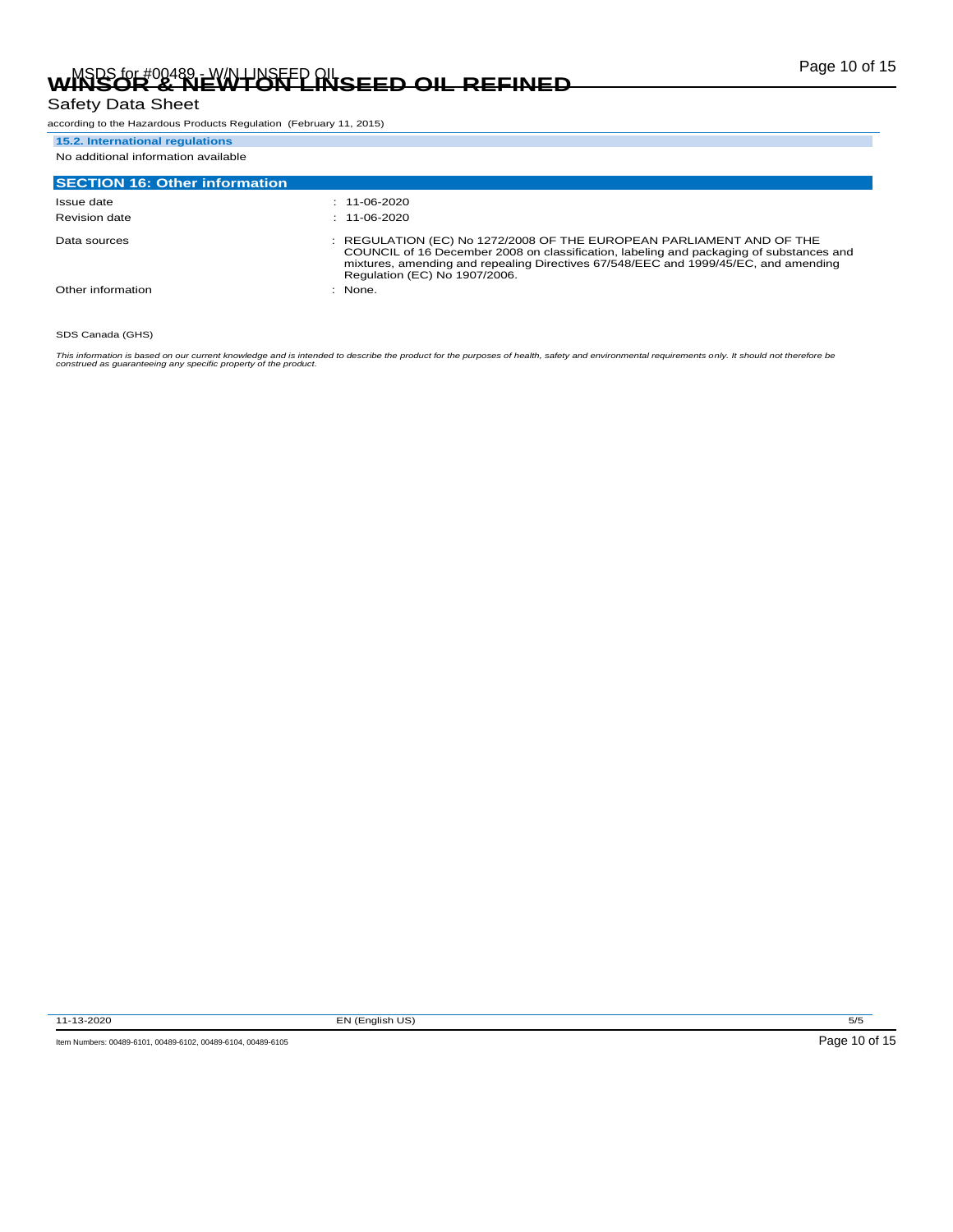# Page 11 of 15 MSDS for #00489 - W/N LINSEED OIL **WINSOR & NEWTON LINSEED OIL REFINED**

| colart                                                |                                                                                            | créée volontairement. | Fiche de Données de Sécurité<br>Date d'émission: 11-06-2020 | conformément à la Loi sur les produits dangereux (11 février 2015)<br>Date de révision: 11-06-2020<br>Version: 1.0<br>Ce produit ne nécessite aucune fiche de données de sécurité. Cette fiche d'information sur la sécurité du produit a été |
|-------------------------------------------------------|--------------------------------------------------------------------------------------------|-----------------------|-------------------------------------------------------------|-----------------------------------------------------------------------------------------------------------------------------------------------------------------------------------------------------------------------------------------------|
|                                                       | <b>SECTION 1: Identification</b>                                                           |                       |                                                             |                                                                                                                                                                                                                                               |
| 1.1.                                                  | Identificateur de produit                                                                  |                       |                                                             |                                                                                                                                                                                                                                               |
| Forme du produit                                      |                                                                                            |                       | Substance                                                   |                                                                                                                                                                                                                                               |
| Nom commercial                                        |                                                                                            |                       |                                                             | WINSOR & NEWTON LINSEED OIL REFINED                                                                                                                                                                                                           |
| Groupe de produits                                    |                                                                                            |                       | Produit commercial                                          |                                                                                                                                                                                                                                               |
| 1.2.                                                  | Usage recommandé et restrictions d'utilisation                                             |                       |                                                             |                                                                                                                                                                                                                                               |
|                                                       | Utilisation recommandée                                                                    |                       | public = consommateurs)                                     | : Artists', craft and hobby paints, Utilisations par des consommateurs: Ménages privés (= grand                                                                                                                                               |
| 1.3.                                                  | <b>Fournisseur</b>                                                                         |                       |                                                             |                                                                                                                                                                                                                                               |
| Fabricant<br><b>Colart France</b><br>Le Mans - France | +33 2 43 83 83 00 Zone Industrielle Nord<br>5 Rue René Panhard<br>r.enquiries@colart.co.uk |                       |                                                             | <b>Distributeur</b><br>ColArt Americas Inc.<br>2 Corporate Place South, Piscataway<br>New Jersey, USA<br>NJ 08855<br>T +1 888 422 7954<br>r.enquiries@colart.co.uk                                                                            |
| 1.4.                                                  | Numéro d'appel d'urgence                                                                   |                       |                                                             |                                                                                                                                                                                                                                               |
|                                                       | Pas d'informations complémentaires disponibles                                             |                       |                                                             |                                                                                                                                                                                                                                               |
|                                                       | <b>SECTION 2: Identification des dangers</b>                                               |                       |                                                             |                                                                                                                                                                                                                                               |
| 2.1.                                                  | Classification de la substance ou du mélange                                               |                       |                                                             |                                                                                                                                                                                                                                               |
|                                                       |                                                                                            |                       |                                                             |                                                                                                                                                                                                                                               |
| Non classé                                            | <b>Classification (GHS CA)</b>                                                             |                       |                                                             |                                                                                                                                                                                                                                               |
| 2.2.                                                  | Éléments d'étiquetage SGH, y compris conseils de prudence                                  |                       |                                                             |                                                                                                                                                                                                                                               |
|                                                       | <b>Étiquetage GHS CA</b>                                                                   |                       |                                                             |                                                                                                                                                                                                                                               |
|                                                       | Étiquetage non applicable                                                                  |                       |                                                             |                                                                                                                                                                                                                                               |
|                                                       |                                                                                            |                       |                                                             |                                                                                                                                                                                                                                               |
| 2.3.                                                  | <b>Autres dangers</b>                                                                      |                       |                                                             |                                                                                                                                                                                                                                               |
|                                                       | Pas d'informations complémentaires disponibles                                             |                       |                                                             |                                                                                                                                                                                                                                               |
| 2.4.                                                  | Toxicité aiguë inconnue (GHS CA)                                                           |                       |                                                             |                                                                                                                                                                                                                                               |
|                                                       | Aucune donnée disponible                                                                   |                       |                                                             |                                                                                                                                                                                                                                               |
|                                                       | <b>SECTION 3: Composition/information sur les ingrédients</b>                              |                       |                                                             |                                                                                                                                                                                                                                               |
| 3.1.                                                  | <b>Substances</b>                                                                          |                       |                                                             |                                                                                                                                                                                                                                               |
| Nom                                                   |                                                                                            |                       |                                                             | : WINSOR & NEWTON LINSEED OIL REFINED                                                                                                                                                                                                         |
|                                                       | Texte intégral des catégories de classification et des mentions H : voir section 16        |                       |                                                             |                                                                                                                                                                                                                                               |
| 3.2.                                                  | <b>Mélanges</b>                                                                            |                       |                                                             |                                                                                                                                                                                                                                               |
| Non applicable                                        |                                                                                            |                       |                                                             |                                                                                                                                                                                                                                               |

| Non applicable                                  |                                                                                                                                                                   |        |
|-------------------------------------------------|-------------------------------------------------------------------------------------------------------------------------------------------------------------------|--------|
| <b>SECTION 4: Premiers soins</b>                |                                                                                                                                                                   |        |
| <b>Description des premiers secours</b><br>4.1. |                                                                                                                                                                   |        |
| Premiers soins après inhalation                 | : Permettre au sujet de respirer de l'air frais. Mettre la victime au repos.                                                                                      |        |
| Premiers soins après contact avec la peau       | : Oter les vêtements touchés et laver les parties exposées de la peau au moyen d'un savon<br>doux et d'eau, puis rincer à l'eau chaude.                           |        |
| Premiers soins après contact oculaire           | Rincer immédiatement et abondamment à l'eau. Consulter un médecin si la douleur ou la<br>rougeur persistent.                                                      |        |
| Premiers soins après ingestion                  | Rincer la bouche à l'eau. Dans tous les cas de doute, ou bien si des symptômes persistent,<br>faire appel à un médecin.                                           |        |
| Premiers soins général                          | : Ne jamais administrer quelque chose par la bouche à une personne inconsciente. En cas de<br>malaise consulter un médecin (si possible lui montrer l'étiquette). |        |
| 11-13-2020                                      | FR-CA (Français - CA)                                                                                                                                             | Page 1 |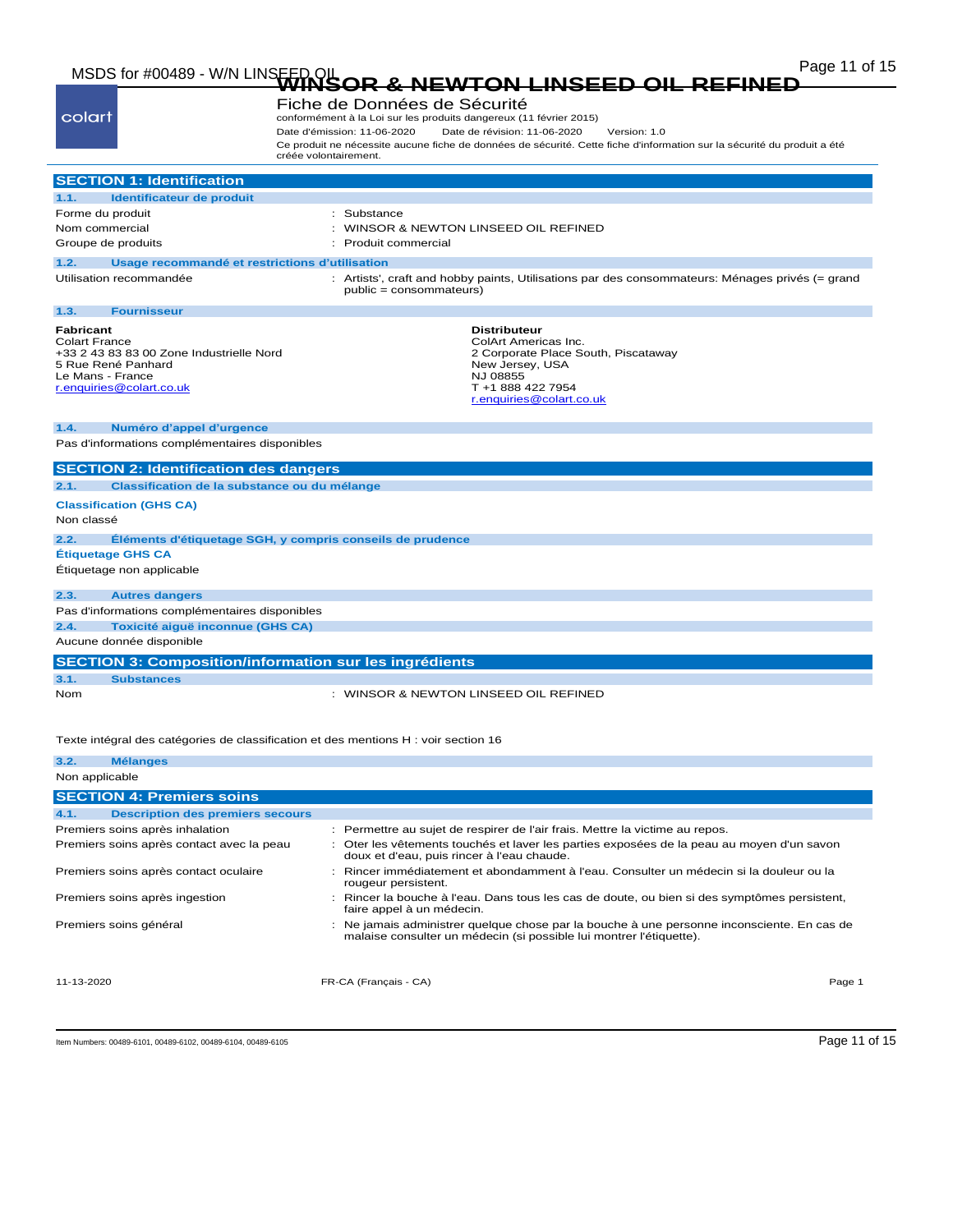# Page 12 of 15 MSDS for #00489 - W/N LINSEED OIL **WINSOR & NEWTON LINSEED OIL REFINED**

Fiche de Données de Sécurité

| conformément à la Loi sur les produits dangereux (11 février 2015)                               |                                                                                                                                                                                                                                                        |
|--------------------------------------------------------------------------------------------------|--------------------------------------------------------------------------------------------------------------------------------------------------------------------------------------------------------------------------------------------------------|
| 4.2.<br>Symptômes et effets les plus importants, aigus ou retardés                               |                                                                                                                                                                                                                                                        |
| Symptômes/effets                                                                                 | : Non considéré comme dangereux dans des conditions normales d'utilisation.                                                                                                                                                                            |
| Effets néfastes potentiels sur la santé humaine<br>et symptômes possibles                        | : Compte tenu des données disponibles, les critères de classification ne sont pas remplis.                                                                                                                                                             |
| 4.3.                                                                                             | Nécessité d'une prise en charge médicale immédiate ou d'un traitement spécial, si nécessaire                                                                                                                                                           |
| Autre avis médical ou traitement                                                                 | : Traitement symptomatique.                                                                                                                                                                                                                            |
|                                                                                                  |                                                                                                                                                                                                                                                        |
| SECTION 5: Mesures à prendre en cas d'incendie                                                   |                                                                                                                                                                                                                                                        |
| 5.1.<br><b>Agents extincteurs appropriés</b>                                                     |                                                                                                                                                                                                                                                        |
| Moyens d'extinction appropriés                                                                   | : Mousse. Poudre sèche. Dioxyde de carbone. Sable.                                                                                                                                                                                                     |
| 5.2.<br><b>Agents extincteurs inappropriés</b>                                                   |                                                                                                                                                                                                                                                        |
| Agents d'extinction non appropriés                                                               | : Ne pas utiliser un fort courant d'eau.                                                                                                                                                                                                               |
| 5.3.<br>Dangers spécifiques du produit dangereux                                                 |                                                                                                                                                                                                                                                        |
| Danger d'incendie                                                                                | : Aucun risque d'incendie.                                                                                                                                                                                                                             |
| 5.4.                                                                                             | Équipements de protection spéciaux et précautions spéciales pour les pompiers                                                                                                                                                                          |
| Instructions de lutte contre l'incendie                                                          | Refroidir les conteneurs exposés par pulvérisation ou brouillard d'eau. Soyez prudent lors du<br>combat de tout incendie de produits chimiques. Eviter que les eaux usées de lutte contre<br>l'incendie contaminent l'environnement.                   |
| Protection en cas d'incendie                                                                     | Ne pas pénétrer dans la zone de feu sans équipement de protection, y compris une protection<br>respiratoire.                                                                                                                                           |
| SECTION 6: Mesures à prendre en cas de déversement accidentel                                    |                                                                                                                                                                                                                                                        |
| 6.1.                                                                                             | Précautions individuelles, équipement de protection et procédures d'urgence                                                                                                                                                                            |
| Pas d'informations complémentaires disponibles                                                   |                                                                                                                                                                                                                                                        |
| Méthodes et matériaux pour le confinement et le nettoyage<br>6.2.                                |                                                                                                                                                                                                                                                        |
| Procédés de nettoyage                                                                            | : Absorber le produit répandu aussi vite que possible au moyen de solides inertes tels que<br>l'argile ou la terre de diatomées. Recueillir le produit répandu. Stocker à l'écart des autres<br>matières.                                              |
| 6.3.<br>Référence aux autres sections                                                            |                                                                                                                                                                                                                                                        |
|                                                                                                  | Pour plus d'informations, se reporter à la section 8 : "Contrôle de l'exposition-protection individuelle"                                                                                                                                              |
| <b>SECTION 7: Manutention et stockage</b>                                                        |                                                                                                                                                                                                                                                        |
| 7.1.<br>Précautions à prendre pour une manipulation sans danger                                  |                                                                                                                                                                                                                                                        |
| Précautions à prendre pour une manipulation<br>sans danger                                       | : Se laver les mains et toute autre zone exposée avec un savon doux et de l'eau, avant de<br>manger, de boire, de fumer, et avant de quitter le travail. Assurer une bonne ventilation de la<br>zone de travail afin d'éviter la formation de vapeurs. |
| 7.2.                                                                                             | Conditions nécessaires pour assurer la sécurité du stockage, tenant compte d'éventuelles incompatibilités                                                                                                                                              |
| Conditions de stockage                                                                           | Conserver uniquement dans le récipient d'origine dans un endroit frais et bien ventilé à l'écart<br>des : Rayons directs du soleil, Sources de chaleur. Garder les conteneurs fermés en dehors de<br>leur utilisation.                                 |
| Produits incompatibles                                                                           | Bases fortes. Acides forts.                                                                                                                                                                                                                            |
| Matières incompatibles                                                                           | Sources d'inflammation. Rayons directs du soleil.                                                                                                                                                                                                      |
| <b>SECTION 8: Contrôles de l'exposition/protection individuelle</b>                              |                                                                                                                                                                                                                                                        |
| Paramètres de contrôle<br>8.1.                                                                   |                                                                                                                                                                                                                                                        |
|                                                                                                  |                                                                                                                                                                                                                                                        |
| Indications complémentaires                                                                      | : Aucune limite d'exposition n'existe pour ce produit                                                                                                                                                                                                  |
| 8.2.<br><b>Contrôles techniques appropriés</b><br>Pas d'informations complémentaires disponibles |                                                                                                                                                                                                                                                        |
| 8.3.                                                                                             | Mesures de protection individuelle/équipements de protection individuelle                                                                                                                                                                              |
| <b>Protection oculaire:</b>                                                                      |                                                                                                                                                                                                                                                        |
| Éviter le contact avec les yeux                                                                  |                                                                                                                                                                                                                                                        |
|                                                                                                  |                                                                                                                                                                                                                                                        |

#### **Autres informations:**

Ne pas manger, ne pas boire et ne pas fumer pendant l'utilisation. Assurer une ventilation convenable.

11-13-2020 FR-CA (Français - CA) 2/5

Item Numbers: 00489-6101, 00489-6102, 00489-6104, 00489-6105 Page 12 of 15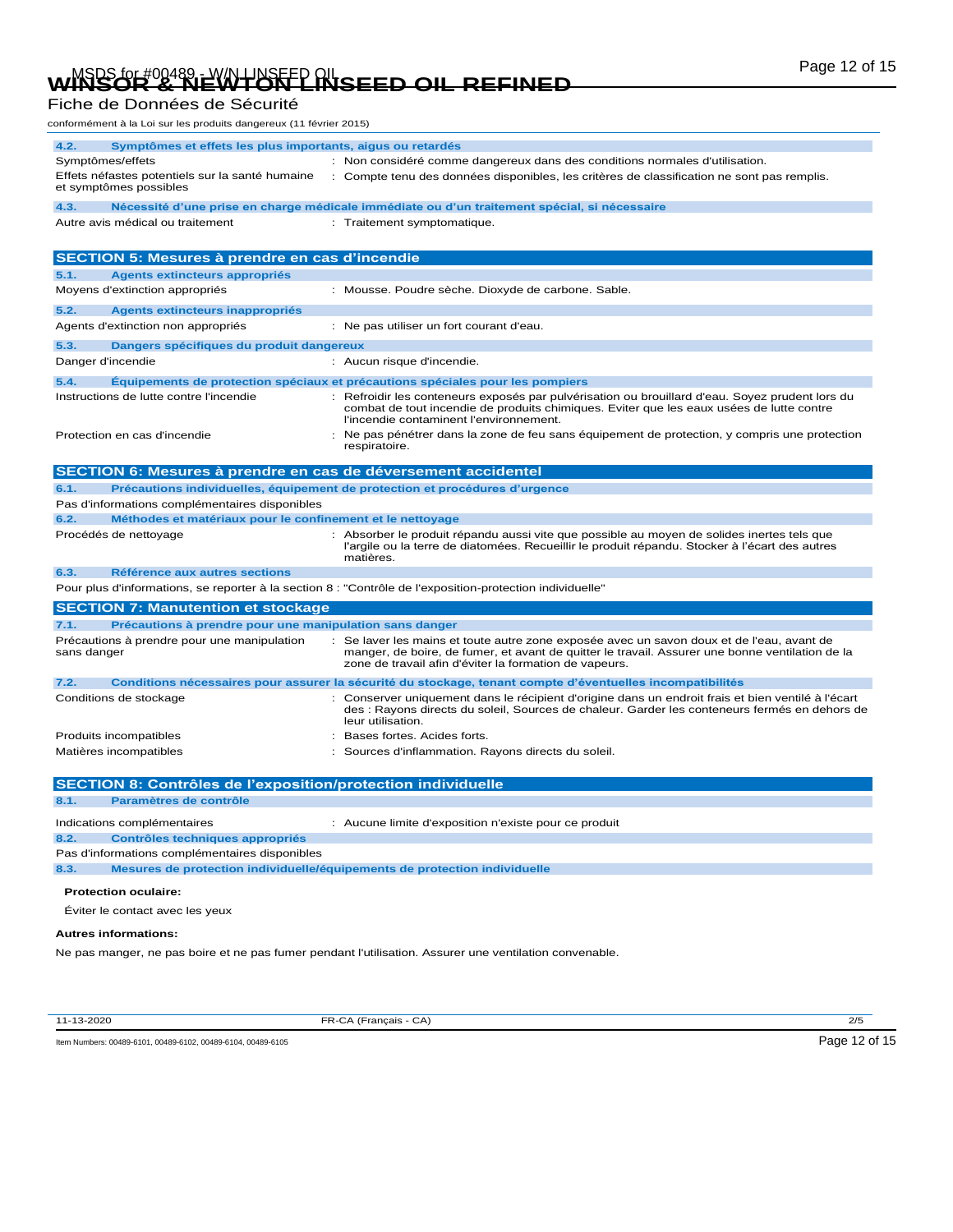# Page 13 of 15 MSDS for #00489 - W/N LINSEED OIL **WINSOR & NEWTON LINSEED OIL REFINED**

Fiche de Données de Sécurité

| conformément à la Loi sur les produits dangereux (11 février 2015)          |                                 |  |  |
|-----------------------------------------------------------------------------|---------------------------------|--|--|
| <b>SECTION 9: Propriétés physiques et chimiques</b>                         |                                 |  |  |
| 9.1.<br>Informations sur les propriétés physiques et chimiques essentielles |                                 |  |  |
| État physique                                                               | : Liquide                       |  |  |
| Apparence                                                                   | : Liquide.                      |  |  |
| Couleur                                                                     | Jaune                           |  |  |
| Odeur                                                                       | : caractéristique               |  |  |
| Seuil olfactif                                                              | Aucune donnée disponible        |  |  |
| pH                                                                          | : Aucune donnée disponible      |  |  |
| Vitesse d'évaporation relative (acétate de<br>butyle=1)                     | : Aucune donnée disponible      |  |  |
| Vitesse d'évaporation relative (éther=1)                                    | : Aucune donnée disponible      |  |  |
| Point de fusion                                                             | Aucune donnée disponible        |  |  |
| Point de congélation                                                        | Aucune donnée disponible        |  |  |
| Point d'ébullition                                                          | Aucune donnée disponible        |  |  |
| Point d'éclair                                                              | Aucune donnée disponible        |  |  |
| Température d'auto-inflammation                                             | : Aucune donnée disponible      |  |  |
| Température de décomposition                                                | Aucune donnée disponible        |  |  |
| Inflammabilité (solide, gaz)                                                | Ininflammable                   |  |  |
| Pression de la vapeur                                                       | Aucune donnée disponible        |  |  |
| Pression de vapeur à 50 °C                                                  | Aucune donnée disponible        |  |  |
| Densité relative                                                            | Aucune donnée disponible        |  |  |
| Solubilité                                                                  | Aucune donnée disponible        |  |  |
| Log Pow                                                                     | Aucune donnée disponible        |  |  |
| Viscosité, cinématique                                                      | $\approx$ 28 mm <sup>2</sup> /s |  |  |
| Limites d'explosivité                                                       | : Aucune donnée disponible      |  |  |
| 9.2.<br><b>Autres informations</b>                                          |                                 |  |  |
| Teneur en COV                                                               | : $\approx 0\%$                 |  |  |

| <b>SECTION 10: Stabilité et réactivité</b> |                                                                                                            |
|--------------------------------------------|------------------------------------------------------------------------------------------------------------|
| 10.1.<br><b>Réactivité</b>                 |                                                                                                            |
| Réactivité                                 | : Le produit n'est pas réactif dans les conditions normales d'utilisation, de stockage et de<br>transport. |
| Stabilité chimique                         | : Stable à température ambiante et dans les conditions normales d'emploi.                                  |
| Possibilité de réactions dangereuses       | : Aucune en utilisation normale.                                                                           |
| Conditions à éviter                        | : Rayons directs du soleil. Températures extrêmement élevées ou extrêmement basses.                        |
| Matières incompatibles                     | : Acides forts, Bases fortes.                                                                              |
| Produits de décomposition dangereux        | : Monoxyde de carbone. Dioxyde de carbone.                                                                 |

| <b>SECTION 11: Données toxicologiques</b>                                            |              |
|--------------------------------------------------------------------------------------|--------------|
| 11.1.<br>Informations sur les effets toxicologiques                                  |              |
| Toxicité Aiguë (voie orale)                                                          | : Non classé |
| Toxicité Aiguë (voie cutanée)                                                        | : Non classé |
| Toxicité aigüe (inhalation)                                                          | : Non classé |
| Corrosion cutanée/irritation cutanée                                                 | : Non classé |
| Lésions oculaires graves/irritation oculaire                                         | : Non classé |
| Sensibilisation respiratoire ou cutanée                                              | : Non classé |
| Mutagénicité sur les cellules germinales                                             | : Non classé |
| Cancérogénicité                                                                      | : Non classé |
| Toxicité pour la reproduction                                                        | : Non classé |
| Toxicité spécifique pour certains organes cibles : Non classé<br>(exposition unique) |              |

| -13-2020 |
|----------|

11-13-2020 FR-CA (Français - CA) 3/5

Item Numbers: 00489-6101, 00489-6102, 00489-6104, 00489-6105 Page 13 of 15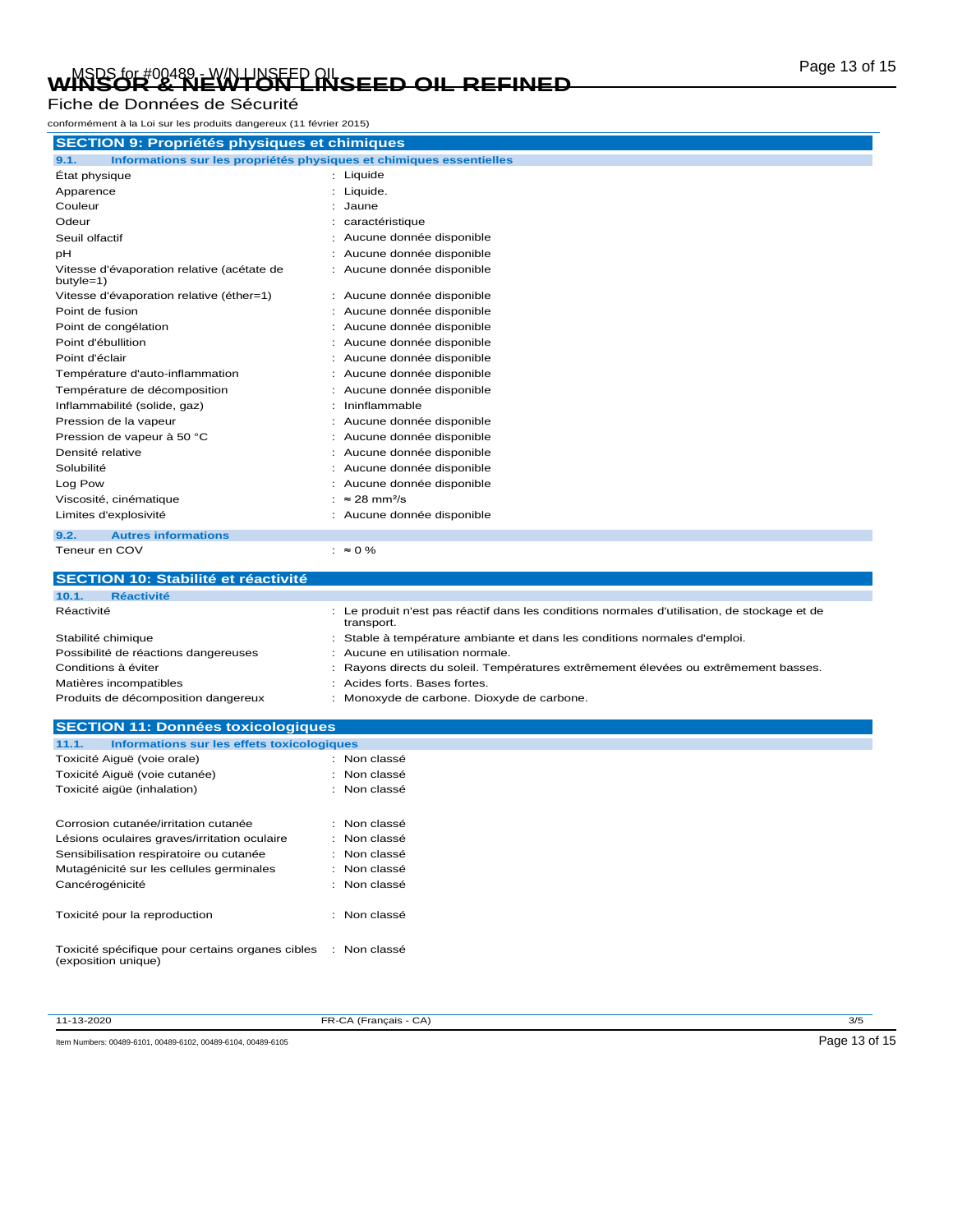# Page 14 of 15 MSDS for #00489 - W/N LINSEED OIL **WINSOR & NEWTON LINSEED OIL REFINED**

### Fiche de Données de Sécurité

conformément à la Loi sur les produits dangereux (11 février 2015)

| Toxicité spécifique pour certains organes cibles<br>(exposition répétée)                                                                       | : Non classé                                                                               |
|------------------------------------------------------------------------------------------------------------------------------------------------|--------------------------------------------------------------------------------------------|
| Danger par aspiration                                                                                                                          | : Non classé                                                                               |
| <b>WINSOR &amp; NEWTON LINSEED OIL REFINED</b>                                                                                                 |                                                                                            |
| Viscosité, cinématique                                                                                                                         | $\approx$ 28 mm <sup>2</sup> /s                                                            |
| Effets néfastes potentiels sur la santé humaine<br>et symptômes possibles                                                                      | : Compte tenu des données disponibles, les critères de classification ne sont pas remplis. |
| Symptômes/effets                                                                                                                               | : Non considéré comme dangereux dans des conditions normales d'utilisation.                |
| <b>SECTION 12: Données écologiques</b>                                                                                                         |                                                                                            |
| <b>Toxicité</b><br>12.1.                                                                                                                       |                                                                                            |
| Dangers pour le milieu aquatique - danger aigu<br>(à court terme)                                                                              | : Non classé                                                                               |
| Dangers pour le milieu aquatique - danger<br>chronique (à long-terme)                                                                          | : Non classé                                                                               |
| 12.2.<br>Persistance et dégradabilité                                                                                                          |                                                                                            |
| <b>WINSOR &amp; NEWTON LINSEED OIL REFINED</b>                                                                                                 |                                                                                            |
| Persistance et dégradabilité                                                                                                                   | Non établi.                                                                                |
| <b>Potentiel de bioaccumulation</b><br>12.3.                                                                                                   |                                                                                            |
| <b>WINSOR &amp; NEWTON LINSEED OIL REFINED</b>                                                                                                 |                                                                                            |
| Potentiel de bioaccumulation                                                                                                                   | Non établi.                                                                                |
| Mobilité dans le sol<br>12.4.                                                                                                                  |                                                                                            |
| Pas d'informations complémentaires disponibles                                                                                                 |                                                                                            |
| 12.5.<br><b>Autres effets néfastes</b>                                                                                                         |                                                                                            |
| Ozone                                                                                                                                          | : Non classé                                                                               |
| Autres informations                                                                                                                            | Éviter le rejet dans l'environnement.<br>٠                                                 |
|                                                                                                                                                |                                                                                            |
| <b>SECTION 13: Données sur l'élimination</b>                                                                                                   |                                                                                            |
| Méthodes d'élimination<br>13.1.                                                                                                                |                                                                                            |
| Recommandations pour le traitement du<br>produit/emballage                                                                                     | : Eliminer conformément aux règlements de sécurité locaux/nationaux en vigueur.            |
| Écologie - déchets                                                                                                                             | Éviter le rejet dans l'environnement.<br>÷                                                 |
|                                                                                                                                                |                                                                                            |
| <b>SECTION 14: Informations relatives au transport</b>                                                                                         |                                                                                            |
| 14.1.                                                                                                                                          |                                                                                            |
| Description sommaire pour l'expédition                                                                                                         |                                                                                            |
| Conformément aux exigences de TMD                                                                                                              |                                                                                            |
| <b>Transport des marchandises dangereuses (TMD)</b><br>Le produit n'est pas un produit dangereux selon les règlements applicables au transport |                                                                                            |
| 14.2.                                                                                                                                          | Informations relatives au transport/DOT (Ministère des transports des États-Unis)          |
| Département des transports                                                                                                                     |                                                                                            |
| Le produit n'est pas un produit dangereux selon les règlements applicables au transport                                                        |                                                                                            |
| 14.3.<br><b>Transport aérien et maritime</b>                                                                                                   |                                                                                            |
| <b>IMDG</b>                                                                                                                                    |                                                                                            |
| Le produit n'est pas un produit dangereux selon les règlements applicables au transport                                                        |                                                                                            |
| <b>IATA</b><br>Le produit n'est pas un produit dangereux selon les règlements applicables au transport                                         |                                                                                            |

11-13-2020 FR-CA (Français - CA) 4/5

Item Numbers: 00489-6101, 00489-6102, 00489-6104, 00489-6105 Page 14 of 15